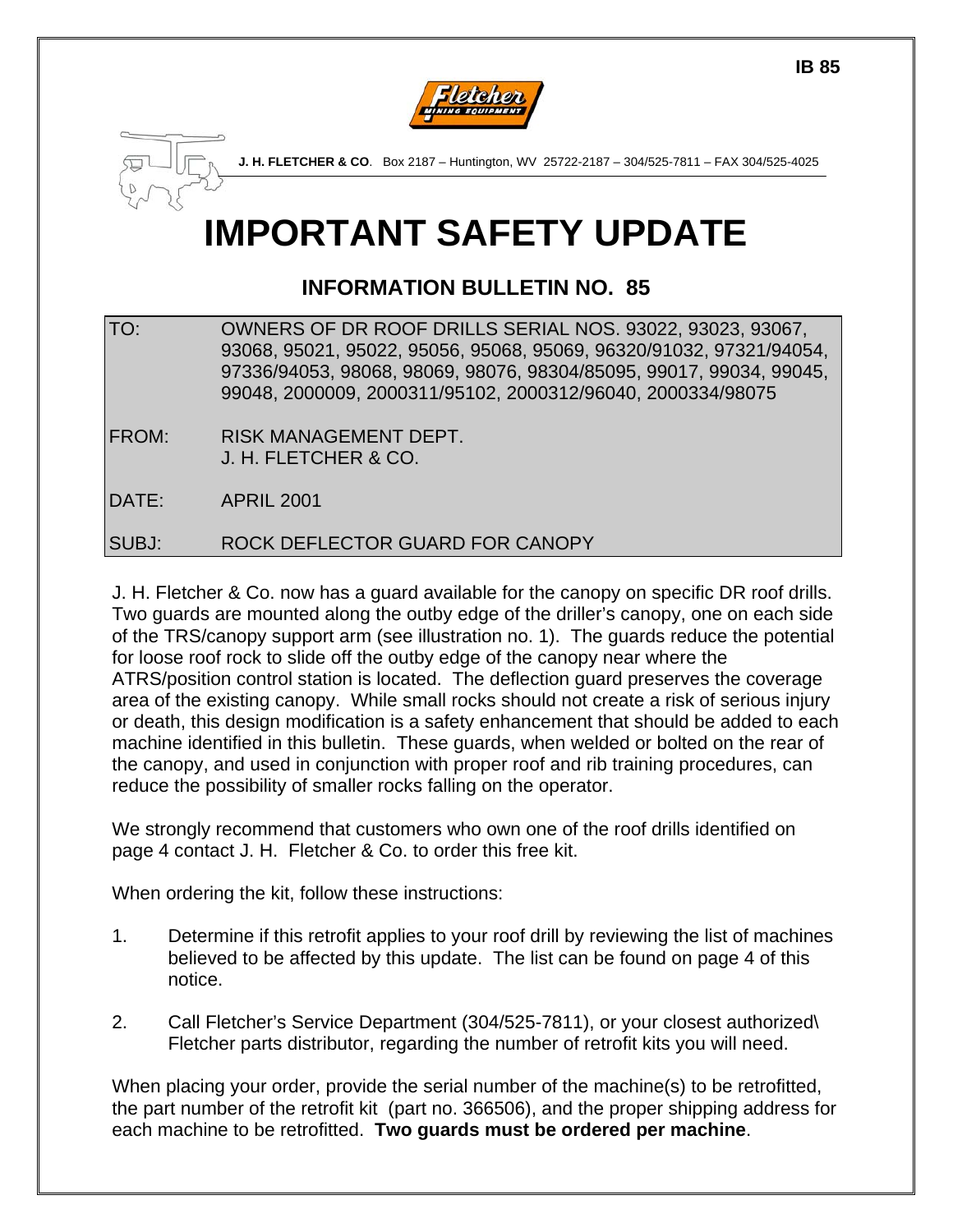- 3. Once the guards are installed, train your operators on the importance and purpose of the guards, and make certain that all rocks and debris are removed from the canopy before using the retrofitted machine.
- 4. When the retrofit has been completed, J. H. Fletcher & Co. requests that you complete the Canopy Guard Verification Form and return it in the self-addressed envelope.

J. H. Fletcher & Co. encourages owners of the DR bolters listed on page 4 to take immediate steps to see that your machines are retrofitted with this guard.

If you no longer own or operate a Fletcher roof drill which is covered by this Notice, please complete the back side of the Verification Form or notify the Fletcher Risk Management Department (304-525-7811) as to the identity of the last known owner so that a copy of this Information Bulletin can be sent to them.

If you have any questions about your machine, the applicability of this Information Bulletin to your machine, or other issues, please contact the Fletcher Service Department (304-525-7811) or your local Fletcher field representative.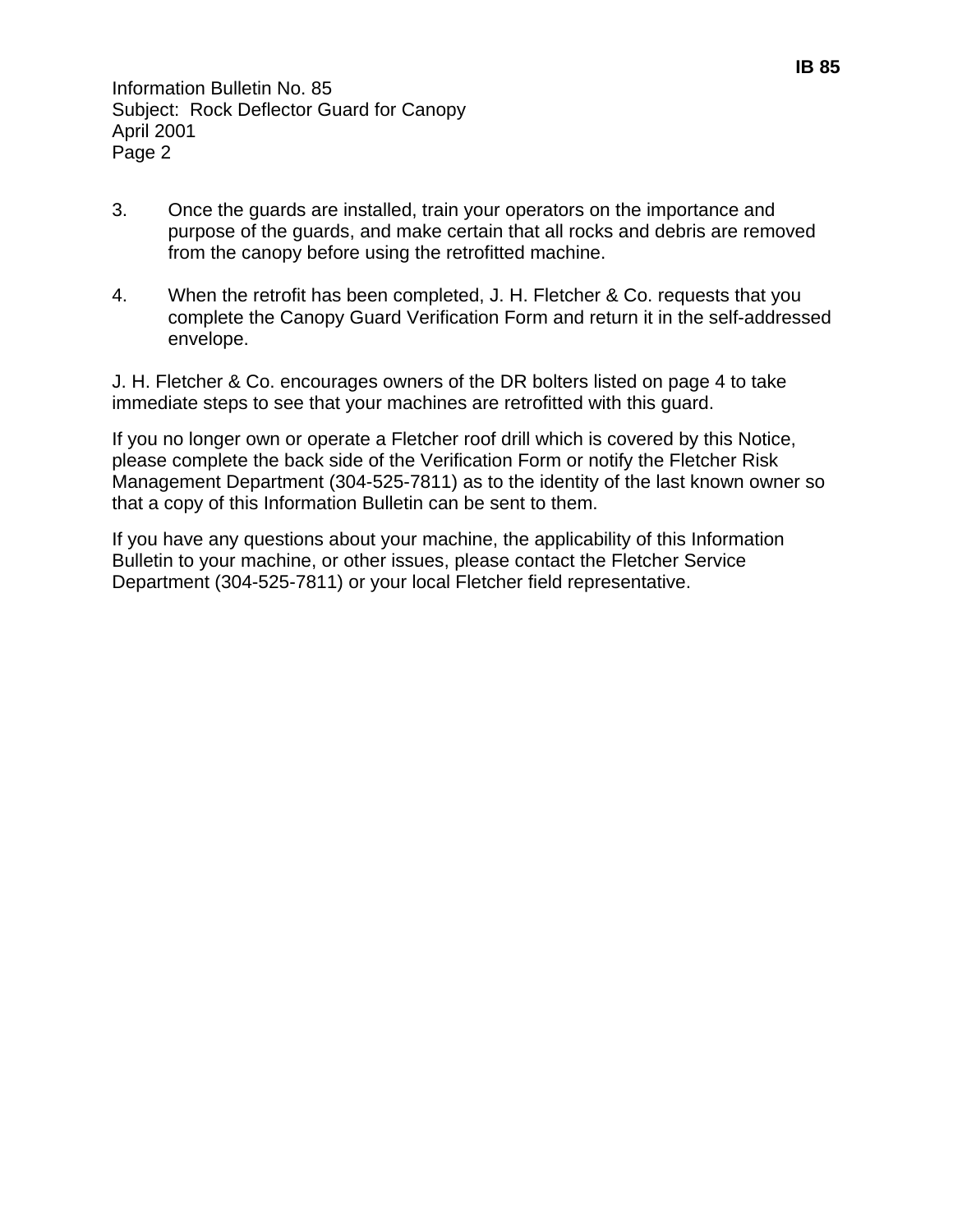#### **ILLUSTRATION 1**



**(TOP VIEW)** 



PART NUMBER: 366506 (represents 1 guard)

#### **ORDER 2 GUARDS PER MACHINE**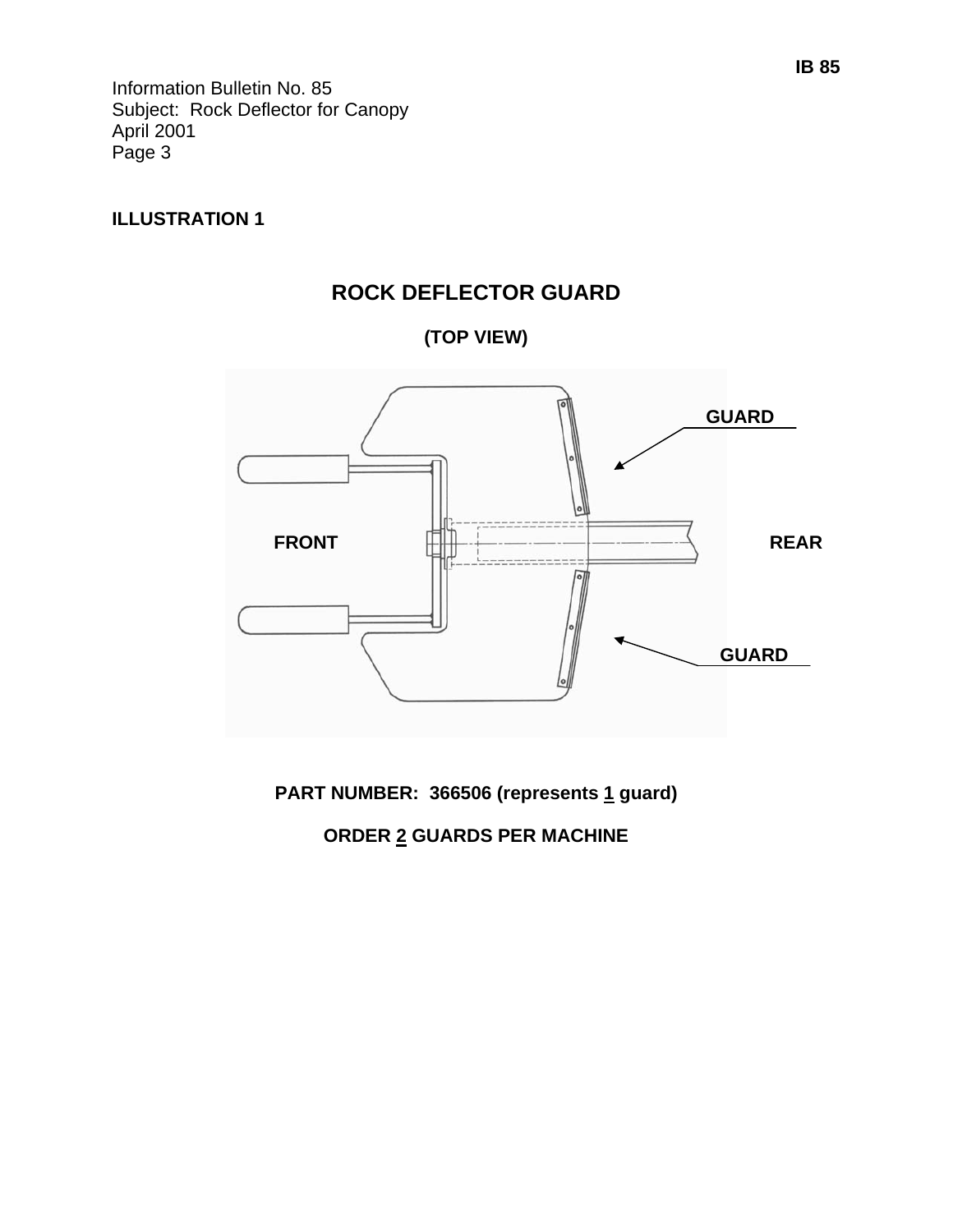## **MACHINE VERIFICATION LIST**

J. H. Fletcher & Co. machines affected by this bulletin:

| <b>SERIAL NUMBER</b> | <b>MODEL</b>     |
|----------------------|------------------|
| 93022                | DR-15            |
| 93023                | <b>DR-15</b>     |
| 93067                | DR-15            |
| 93068                | <b>DR-15</b>     |
| 95021                | <b>CDR-15</b>    |
| 95022                | <b>CDR-15</b>    |
| 95056                | ADR-D            |
| 95068                | <b>DR-15</b>     |
| 95069                | <b>DR-15</b>     |
| 96320/91032          | <b>CDR-13</b>    |
| 97321/94054          | DR MOD.          |
| 97336/94053          | <b>DR REPAIR</b> |
| 98068                | <b>DR-13</b>     |
| 98069                | <b>DR-13</b>     |
| 98076                | <b>CDR-13</b>    |
| 98304/85095          | CDR-13 MOD.      |
| 99017                | <b>CDR-15</b>    |
| 99034                | <b>DR-15</b>     |
| 99045                | <b>DR-13</b>     |
| 99048                | <b>CDR-17</b>    |
| 2000009              | <b>DR-15</b>     |
| 2000311/95102        | <b>CDR-13</b>    |
| 2000312/96040        | CDR-13           |
| 2000334/98075        | CDR-13           |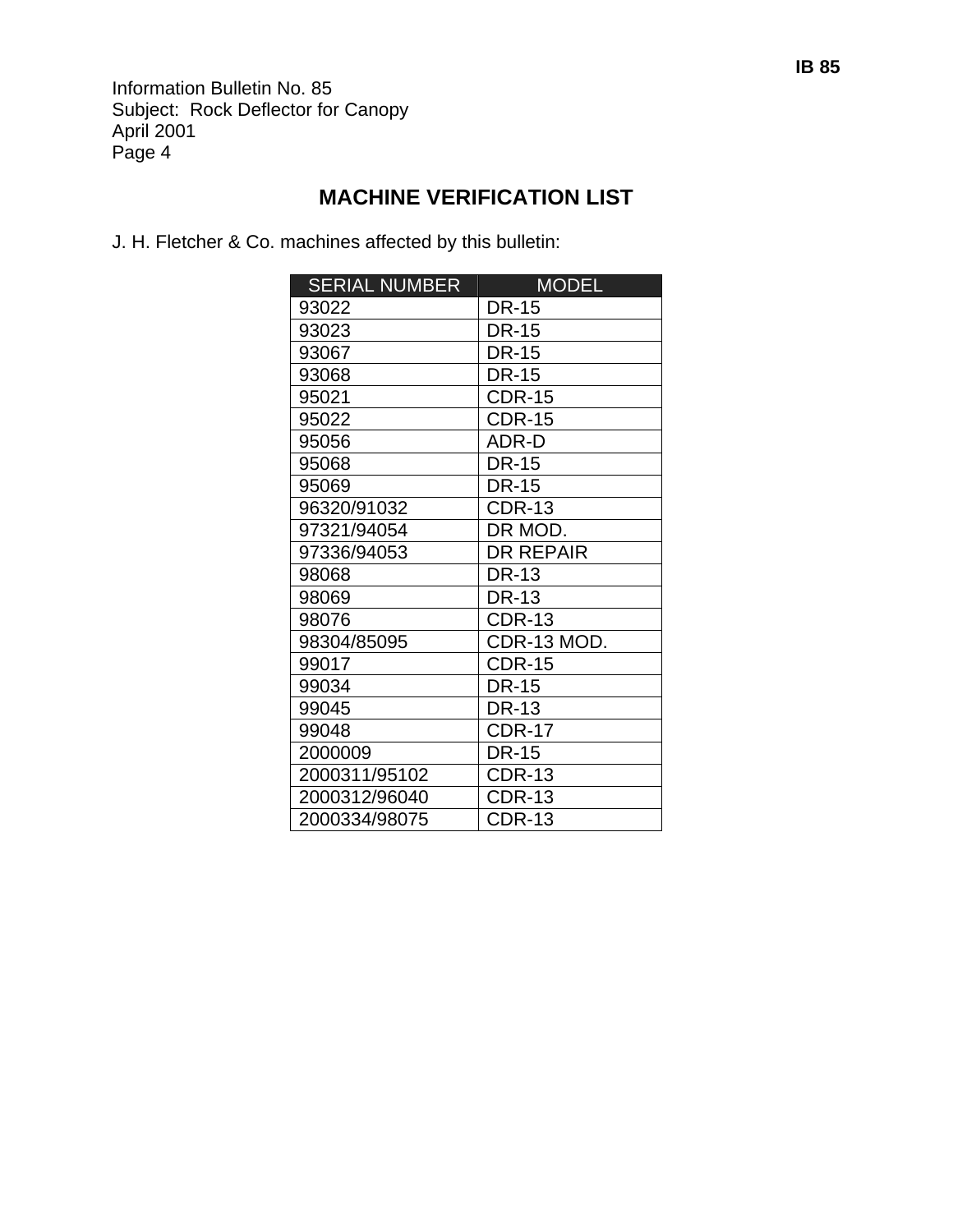### **CANOPY DEFLECTOR GUARD VERIFICATION FORM**

Please complete and return this Retrofit Verification Form **after the canopy deflector guard has been mounted to your DR roof drill**. Your cooperation in identifying transferred, sold and permanently out-of-service equipment is appreciated.

| Person completing modification form: |                     |
|--------------------------------------|---------------------|
|                                      | <b>Printed Name</b> |
|                                      | Signature           |
| Title:<br>Name of Company:           |                     |
| Address:                             |                     |
| Phone:                               |                     |

- ( ) Our company has complied with this retrofit by providing the model(s) and serial no.(s) affected.
- ( ) Our company is not affected by this retrofit.

| <b>MODEL</b> | <b>SERIAL NO.</b> | <b>DATE CANOPY DEFLECTOR</b><br><b>GUARD WAS ORDERED</b> | <b>DATE CANOPY DEFLECTOR</b><br><b>GUARD WAS INSTALLED</b> |
|--------------|-------------------|----------------------------------------------------------|------------------------------------------------------------|
|              |                   |                                                          |                                                            |
|              |                   |                                                          |                                                            |
|              |                   |                                                          |                                                            |
|              |                   |                                                          |                                                            |
|              |                   |                                                          |                                                            |
|              |                   |                                                          |                                                            |
|              |                   |                                                          |                                                            |
|              |                   |                                                          |                                                            |
|              |                   |                                                          |                                                            |
|              |                   |                                                          |                                                            |